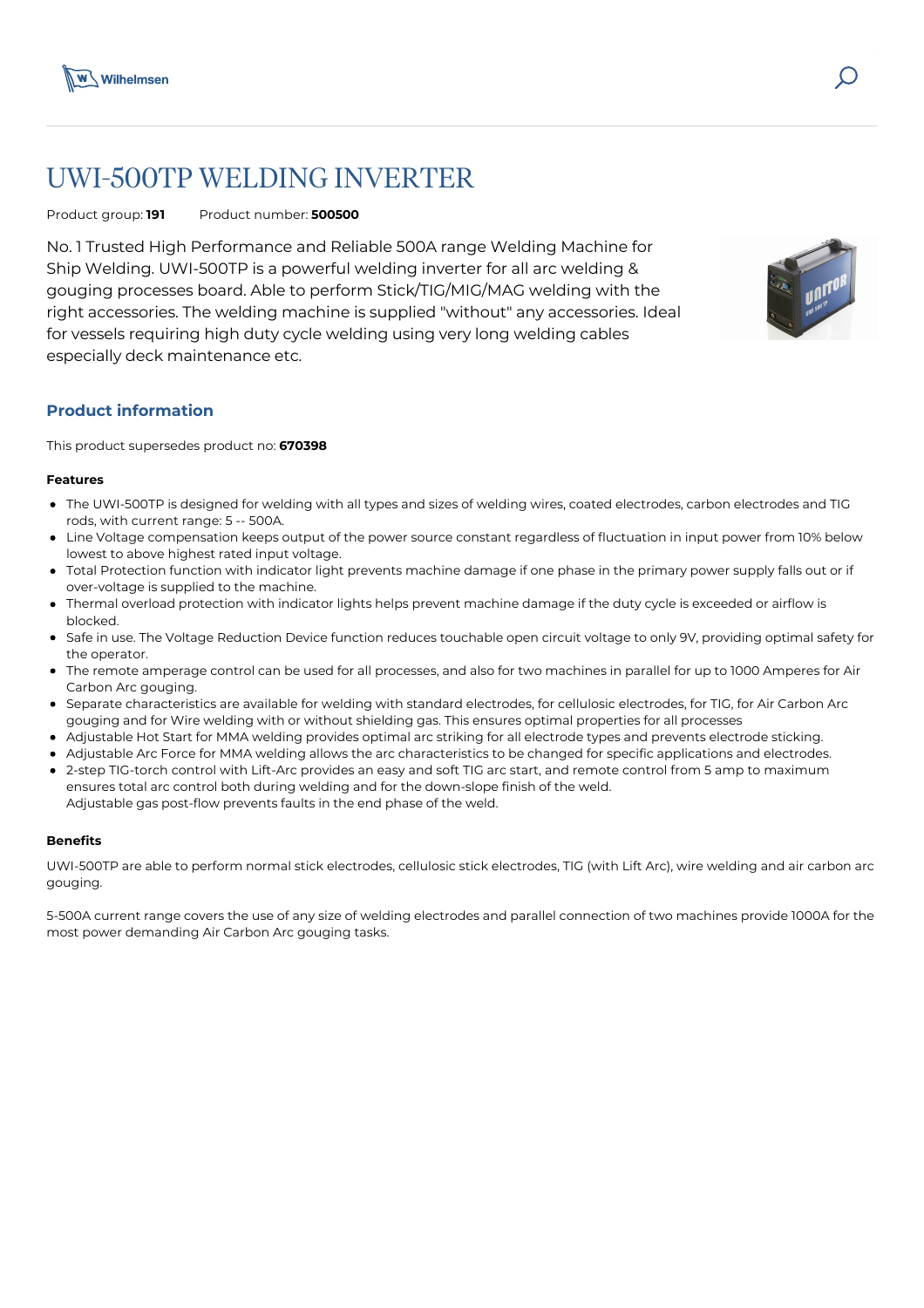# **Specification**

# **General**

| Invent<br>Hazard<br><b>Material</b><br>(IMO/EU)<br>classification | $D-1$                                                                                                                                                                    |
|-------------------------------------------------------------------|--------------------------------------------------------------------------------------------------------------------------------------------------------------------------|
| Product<br>catalog URL                                            | https://www.wilhelmsen.com/product-<br>catalogue/products/welding/arc-welding-<br>equipment/arc-weldingcutting-machines/uwi-<br>500tp-welding-inverter/?epieditmode=true |

### **Technical data**

| Duty cycle [%]              | 50 at max current                    |
|-----------------------------|--------------------------------------|
| Ingress protection          | IP <sub>23</sub> S                   |
| <b>Recommended fuse [A]</b> | 32 A slow                            |
| Voltage [V]                 | 3 phase 380-440V 50/60Hz main supply |
| <b>Welding current [A]</b>  | 5-500                                |

#### **Documents**

[UWI-500-TP-Owners-manual-10072017](https://media.bluestonepim.com/e4deb258-8122-4fdf-9d12-b42f3e0e812d/4a17ebbc-a614-4f3f-839b-50367ea246e9/XKLEX9lxUtM79YRxgDZ4Sf4QJ/IemxyfXnSfD9dOR3aYr7tSZAA.pdf)

[500500\\_Reparation Manual PW](https://media.bluestonepim.com/e4deb258-8122-4fdf-9d12-b42f3e0e812d/e8961f5b-70da-406b-9376-5746376f0c54/tImwHt7YsjctWcwzTSxsSSeR9/MJpxBmWLMz3nDzUfVCibRWMpp.pdf)

[SDoC and MD for IHM](https://media.bluestonepim.com/e4deb258-8122-4fdf-9d12-b42f3e0e812d/a84e6233-bc08-4fe5-898e-3fae31f772eb/BwDqAPs7S93rpJPfySCOtg50w/Sp5jF6ie1plWmGsSHIf5rR8fG.pdf)

# **Related products**

#### **Accessories**

\*\*Required UWI-500TP accessories kit for stick electrode welding. \*\*

| 768416 | CLAMP 1 EAR 12,3-14,3MM 1/4" HOSE (20PCS) | 633263 | SHADE 11 GLASS, 5SET                  |
|--------|-------------------------------------------|--------|---------------------------------------|
| 905174 | ARGON E-50 FILLING                        | 670422 | REMOTE CONTROLCABLE FOR UWI-320/500   |
| 510010 | REGULATOR 510 AR/CO2 FLOW 0-35L/MIN       | 632794 | TIG GLOVES, 6 PAIRS                   |
| 905565 | <b>ARGON E-10 FILLING</b>                 | 597328 | FLOWCONTROL METER, ARGON              |
| 528703 | AIR CARBON ARC TORCH 600A                 | 510453 | LEATHER SPATS, PAIR                   |
| 594317 | RETURN CLAMP ASSY 400A W/DIX 70           | 632893 | CABLE CONNECTOR DIX70 MALE-FEMALE     |
| 632984 | <b>WIRE BRUSH STAINL, 6PCS</b>            | 175729 | CABLE DRUM W/CRANK                    |
| 779032 | AUTODARK 300 WELDING SHIELD               | 510438 | LEATHER JACKET LARGE                  |
| 633248 | SHADE 9 GLASS, 5SET                       | 632786 | <b>WELDERS GLOVES, 6 PAIRS</b>        |
| 607810 | TIG TORCH ACCESSORIES KIT                 | 709485 | <b>FLIPVISION WELDING FACE SHIELD</b> |
| 633255 | SHADE 10 GLASS, 5SET                      | 597310 | FLOWCONTROL VALVE, ARGON              |
| 676973 | REMOTE CONTROL PARALLEL CONNECTION        | 632901 | TRIPLE CONNECTION DIX-70 MMF, 2 PCS   |
| 594325 | EL.HOLDER 400A WITH DIX70 CONNECTOR       | 779034 | AUTODARK 820 FRESHAIR COMPLETE        |
| 670414 | REMOTE CONTROL F/UWI-320/500 & UWW-301    | 500505 | SPARE PART KIT FOR UWI-500TP          |
| 516161 | <b>WELDING GAUGE TYPE J</b>               | 670406 | ACCESSORIES KIT F/UWI-230,-320,-500   |
| 632976 | WIRE BRUSH STEEL. 6PCS                    | 175851 | WELDING CABLE 70 MM2                  |
| 634121 | CONVERSION ASSEM. 2 PCS                   | 526015 | SAFE GRINDER 42V FOR WELDING MACHINES |
| 175596 | HOSE JOINT F/6MM (1/4 INCH) OX HOSE       | 175844 | <b>WELDING CABLE 50 MM2</b>           |
| 633016 | LEATHER TROUSERS W/BELT                   | 500103 | UNDERCARRIAGE FOR UWI-500TP           |
|        |                                           | 200000 | TIG TORCH T-200 W.DIX 70 CONNECTOR    |

# **Dimensions/Weight**

| Height [mm] | 510 |
|-------------|-----|
| Length      | 670 |
| Weight [kg] | 47  |
| Width [mm]  | 290 |